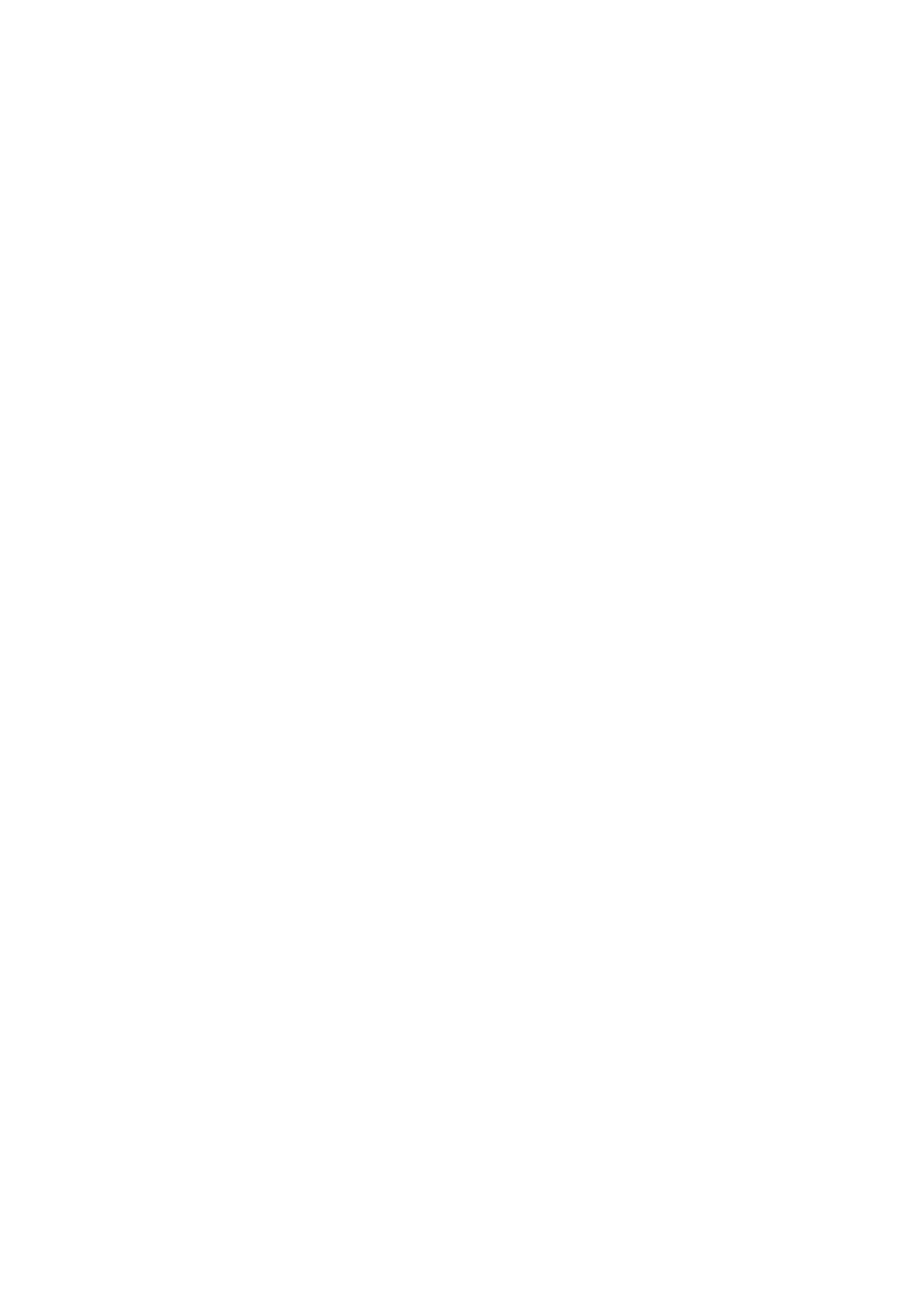## "We knew that we would have …

to tread new paths for our customers. The advantage of air as a refrigerant is obvious. Air is available, to the F-Gas Regulation or other directives. That is the future," says Oliver Fleischer. Department for Refrigeration Technology Development and Service Management

### A technology sets new standards

Our two-stage CAR6 cascade system allows us to achieve low temperatures with natural refrigerants. The refrigerants used are the hydrocarbons ethane and propene, which allow a very high level of ef ciency to be achieved with maximum exibility. The cascade systems ensure safe operation of a plant which is also future-proof.

Freeze drying with air as a refrigerant The new innovative technology: HOF CryoBlizzard central refrigeration

### Ambient air as a natural refrigerant

compressor – outlet high pressure high temperatur

Our plants with liquid nitrogen as a refrigerant offer immediate cooling performance, because the -196 °C cold nitrogen is supplied directly from nitrogen tanks installed outdoors. In addition to this, these plants offer easy commissioning and a future-proof design because they are not affected by new legal regulations. They also impress with low maintenance costs while offering a high level of temperature exibility.

compressor – inlet low pressure low temperatur

### turbo expander – outlet

low pressure extrem low temperatur

turbo expander – inlet high pressure low temperatur



Fig.: Turbo expander Mirai Intex

## Hydrocarbons as a refrigerant

## Nitrogen as a refrigerant

This approach is at the core of the new and innovative HOF CryoBlizzard for refrigeration. This cold air machine allows low temperatures to be generated at a very low operating pressure using the cold air process with heat recovery. The HOF CryoBlizzard as a closed cold air machine is speed controlled and can therefore be run under partial load very efciently.



Using air for refrigeration offers multiple advantages. For one, air is available everywhere, can be used safely and – with a GWP of 0 – does not promote climate change in any way. In addition to this, temperatures below -80 °C can easily be achieved with cold air machines such as the HOF CryoBlizzard. Legal regulations regarding the F-Gas Regulation consequently do not apply.

# Innovative refrigeration technologies at a glance



A freeze drying plant from 1998 was retro tted for this purpose. The plant is a freeze dryer with a batch capacity of 40 kg for insulin production. Before the retro t, refrigeration was achieved with two refrigeration sets, each with 12 kg of the R404A (GWP 3922) refrigerant. The process plant was controlled by a Siemens S5 controller.

moto



HOF has a long-standing commitment to the issues of environmental protection, climate protection and greenhouse gases. We consequently offer our plants based on conventional refrigeration technology as well as a whole range of refrigeration technologies that are based on the use of natural refrigerants. Instead of refrigerants with a high impact on the climate, such as R404A/R507A, these plants use hydrocarbons (ethane/propene), liquid nitrogen or – as in the case of our innovative HOF CryoBlizzard cold air machine – air as a refrigerant.

## Compression refrigeration

Refrigerants such as R452A, R404A, R410A or R507A are used in conventional refrigeration systems, which we offer with two-stage compressors for refrigeration in the freeze drying process if requested by the customer. As known and well-tried refrigerants, these have the advantage of being non- ammable and non-toxic. They also require little space and low investment costs. With respect to the F-Gas Regulation, however, some legal regulations have to be taken into account.

The cooling capacity is provided by a buffer tank from which several consumers can draw cryogenic oil. The thermal oil tank allows a high refrigeration demand to be satis ed with the relatively low refrigeration capacity of the cold air machines. And even temperatures below -80 °C can easily be achieved with the innovative and forward-looking refrigeration technology of the HOF CryoBlizzard.

As an innovative market leader, HOF has always been thinking and acting with foresight when it comes to customer requirements. This is also true for the development of the new process of the HOF CryoBlizzard together with project partner Mirai Intex *(mirai-intex.com)*.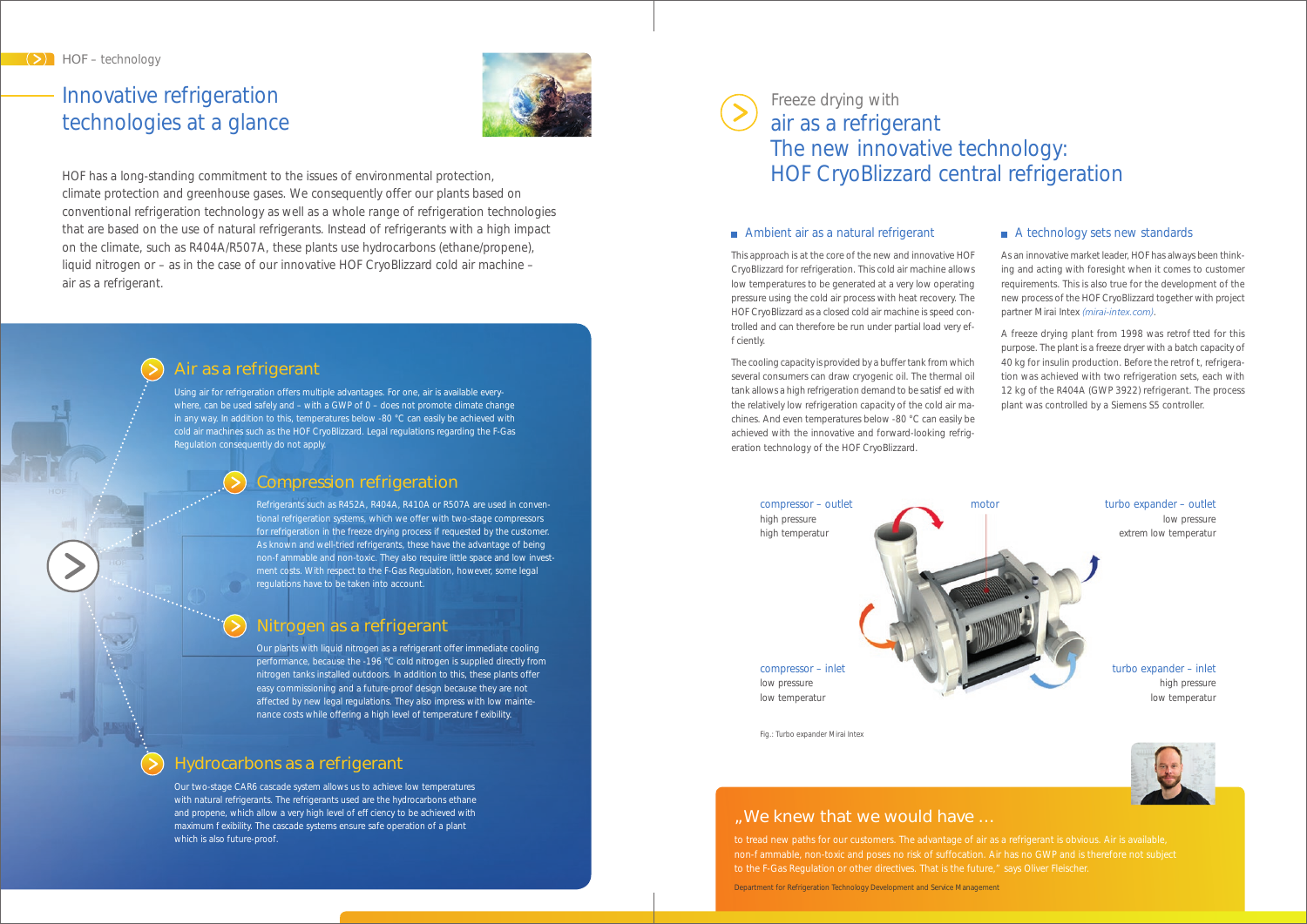

bo compressor-expander unit with air bearings which runs with up to 88,000 rpm with virtually no wear. The refrigeration medium is cooled in the buffer tank, in a heat exchanger integrated into the chiller.

■ The HOF CryoBlizzard

### $\blacksquare$  High capacities with homogeneous temperature distribution

The retro tting converted the plant to the new HOF CryoBlizzard refrigeration system and to the current S7-1500 controller. The new refrigeration process consists of redundant cold air machines which are switched to a central buffer tank in a modular system.

> The turbo compressor aspirates and compresses the air heated in this way. The energy in the gas chiller is then transferred to the cooling water. In an internal heat exchanger – the recuperator – the air is strongly cooled down and then relaxed for effective use in the expander. The work is returned to the compression.

### ■ Air as a refrigerant – free and always available

The buffer tank supplies the consuming units such as adjusting shelves, ice condenser or blast freezer directly with the refrigerant medium and can therefore generate large capacities with homogeneous temperature distribution within a very short time. The primary tank means that cooling water and power consumption remain constant and that no load peaks occur in the supply.

The cold air machines are chillers which operate with air as a refrigerant using the Joule-process. The maximum overpressure in the machines is 3 bar and can be compared to that in a bicycle tyre. These machines are therefore especially safe and environmentally friendly. No special requirements result from this with regard to the machine room, employee training and recurrent testing. In addition to this, air as a refrigerant is free and always available, has a GWP of 0 and is therefore not affected by any regulations.



### $\blacksquare$  Retro tting existing plants or implementing new plants with the HOF CryoBlizzard

Existing plants can be retro tted and new plants can be implemented with the HOF CryoBlizzard. HOF has developed a future-proof solution for freeze drying and blast freezing which is not only safe for employees and the environment, but also sets new standards with regard to the quality and availability of the application.

### $\blacksquare$  The energy balance is also impressive

The energy balance of the retro t was compared to the existing sister plant. This re ects the exact 100 % comparison. A specialised external engineering of ce was commissioned to examine the potential of this technology: a 5 to 10 % saving over the comparable process in the sister plant.

- Natural refrigerant (GWP 0)
- **Uses ambient air**
- **Scale up" using central cooling**
- Future-proof and not affected by regulations
- Low maintenance effort
- $\blacksquare$  High temperature exibility
- Low noise emissions
- Nearly no requirements for machine room installation (pressure analysis/refrigerant)
- Very low training required and good safety aspect for employees and site

Fig.: Condenser with ice formation

### HOF has developed a new process

which uses ambient air as a refrigerant and exceeds the current requirements for freeze drying and blast freezing.



Fig.: System from 1998 after conversion to HOF CryoBlizzard

The energy is absorbed through heating of the air in the cold medium/heat exchanger. After the air in the recuperator has come back up to temperature, it is aspirated by the compressor and the cycle starts again.

Based on this technology, the cold air machine can cover temperatures down to around -110 °C, so that the -80 °C often required in the condenser can be achieved easily.

The modular design allows the capacity of the HOF CryoBlizzard to be scaled up or down, allowing it to be adapted to anything from a laboratory freeze dryer or a production plant to a central cooling system for complete factories.

Another reference is the HOF CryoBlizzard and the associated data that is used as a scienti c basis for applying for future cold air plants. For example: HOF participated in the application for the funding eligibility of cold air plants with the German Federal Of ce for Economic Affairs and Export Control (BAFA).

### Bene ts at a glance:



Fig.: HOF CryoBlizzard ProPhase process cooling for exhaust gas cleaning and solvent condensation – compliance with the new "TA-Luft" Regulation



Fig.: Refolution process ow chart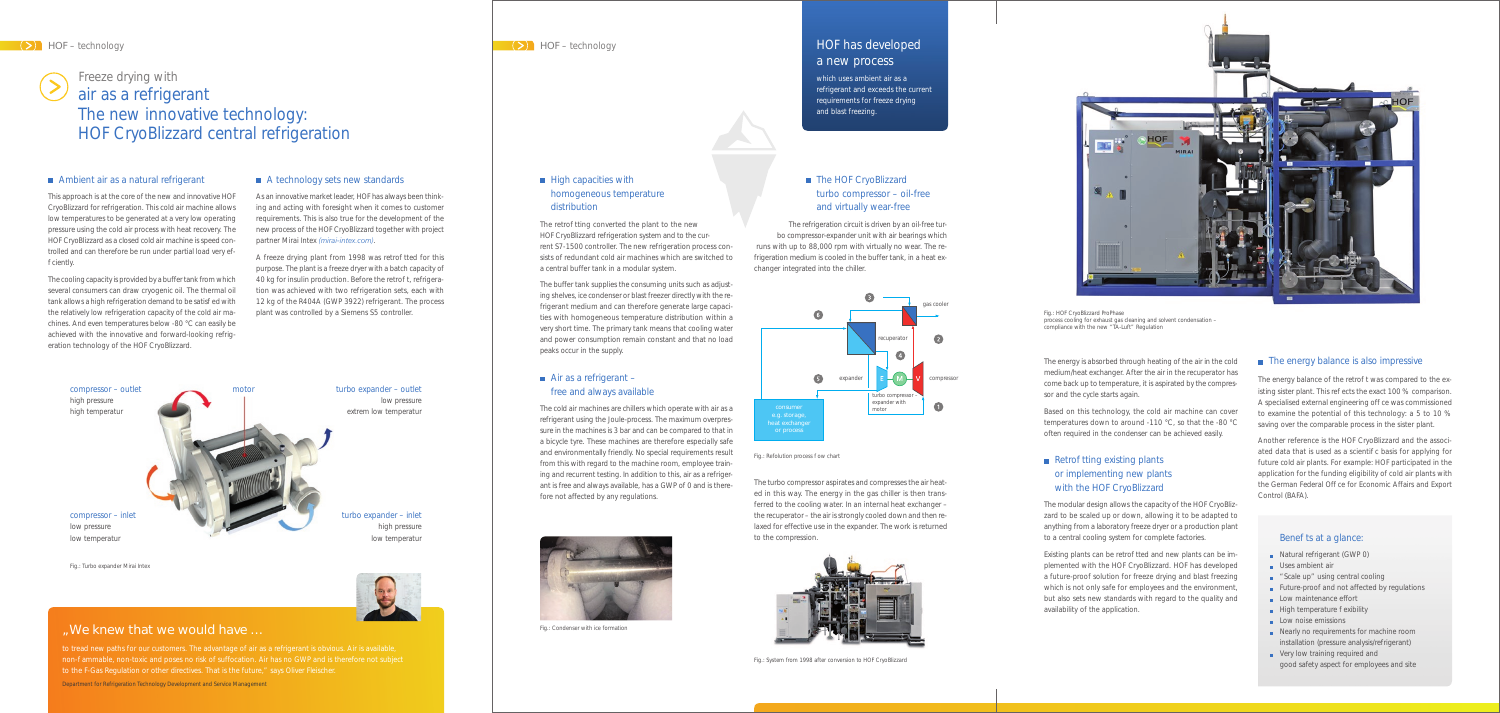In contrast to air refrigeration, steam refrigeration is the idealised CARNOT process. In practical application, this twostage compression refrigeration cycle is a sophisticated technical design. Firstly, the technology depends on the material properties of the refrigerants and on the properties of the components. Secondly, it is important to nd an ideal process solution for oil transport and the underpressure operation required by the design.

### A simple process with a natural substance from the atmosphere

In two-stage compression chillers/displacement chillers, the entire pressure ratio is divided between two compressors or, by design, in a two-stage chiller. The compressor in the rst stage compresses the refrigerant from the lowest pressure level to a medium pressure. With the booster placement, the second compressor compresses the refrigerant from the medium pressure to the high pressure.

### **Low failure frequency** and low maintenance

In addition to the bene ts provided by the nitrogen, the HOF plants offer additional advantages: The systems have a very simple design and only few moving parts, because the nitrogen is conveyed in the system by means of the pressure in the tank. This ensures a high level of durability and low maintenance effort.

### **Proven technology – the details**

The advantages of the HOF freeze drying process with liquid nitrogen as a refrigerant are based on the refrigerant itself: Nitrogen is a naturally occurring component of the atmosphere. Delivered by the nitrogen supplier and stored in outdoor tanks, the refrigeration capacity is available immediately and without restrictions.

### ■ The objective: combining proven technology and the F-Gas Regulations

This entails a gradual reduction of the quantities of hydrouorocarbons which can be placed on the market in the EU. This will result in a shortage of the available conventional refrigerants such as R404A, for which HOF has been preparing with alternative refrigerants and technologies for many years. While these refrigerants with a GWP > 2500 may still be used in the low-temperature sector (product application below -50 °C) until the year 2030, there are already supply bottlenecks paired with strongly rising prices today. After setting up an in-house test bench in 2015, HOF was the rst manufacturer to establish the LOW-GWP alternative R452A (GWP 2140) in the eld of freeze drying/blast freezing.

A factory nitrogen network can be used as an alternative, so that no additional operating costs are incurred with regard to the infrastructure. The high refrigeration capacity is achieved by vaporising the nitrogen. The used nitrogen can then be utilised for other processes such as pre-chilling, or safely discharged into the atmosphere.

### Bene ts of conventional compression chillers:

- $\blacksquare$  No special requirements for the material
- **Proven, tested and optimised** technology since 1988
- Refrigerant in safety group A1
- Space requirement

When nitrogen is used for refrigeration, HOF replaces the refrigeration machines with cryogenic heat exchangers. These can be a direct evaporative condenser, developed by HOF, or supplied by a secondary cycle with a heat exchanger.

### Bene ts of freeze drying with liquid nitrogen:

- Natural refrigerant (GWP 0)
- Simple process
- Proven since 1994
- Future-proof and not affected by regulations
- $\blacksquare$  Low noise emissions
- **Low maintenance costs**

As for all refrigeration types, even temperature distribution for the adjusting shelves is, of course ensured. Oil-controlled as well as direct evaporative condensers can therefore be adapted to any customer requirements.





The compression refrigeration cycle used to be the most commonly used refrigeration cycle. This refrigeration process is based on boiling and condensing refrigerants. These will have to be replaced or reduced in the future to meet the targets of the European F-Gas Regulation.

This refrigerant is ideal as a drop-in for existing plants and as a proven refrigerant for new plants. The high-pressure refrigerant R410A (GWP 2088) is another alternative for conversions or new plants.

This allows us to offer all customers options for complying with the F-Gas Regulation (GWP < 2500).

# Freeze drying with nitrogen as a refrigerant

# Freeze drying with compression refrigeration



Fig.: Module structure of six compressors

### ■ Two-stage compression chiller

Fig.: Conventional 2-stage compression refrigeration process





Fig.: LN2 R728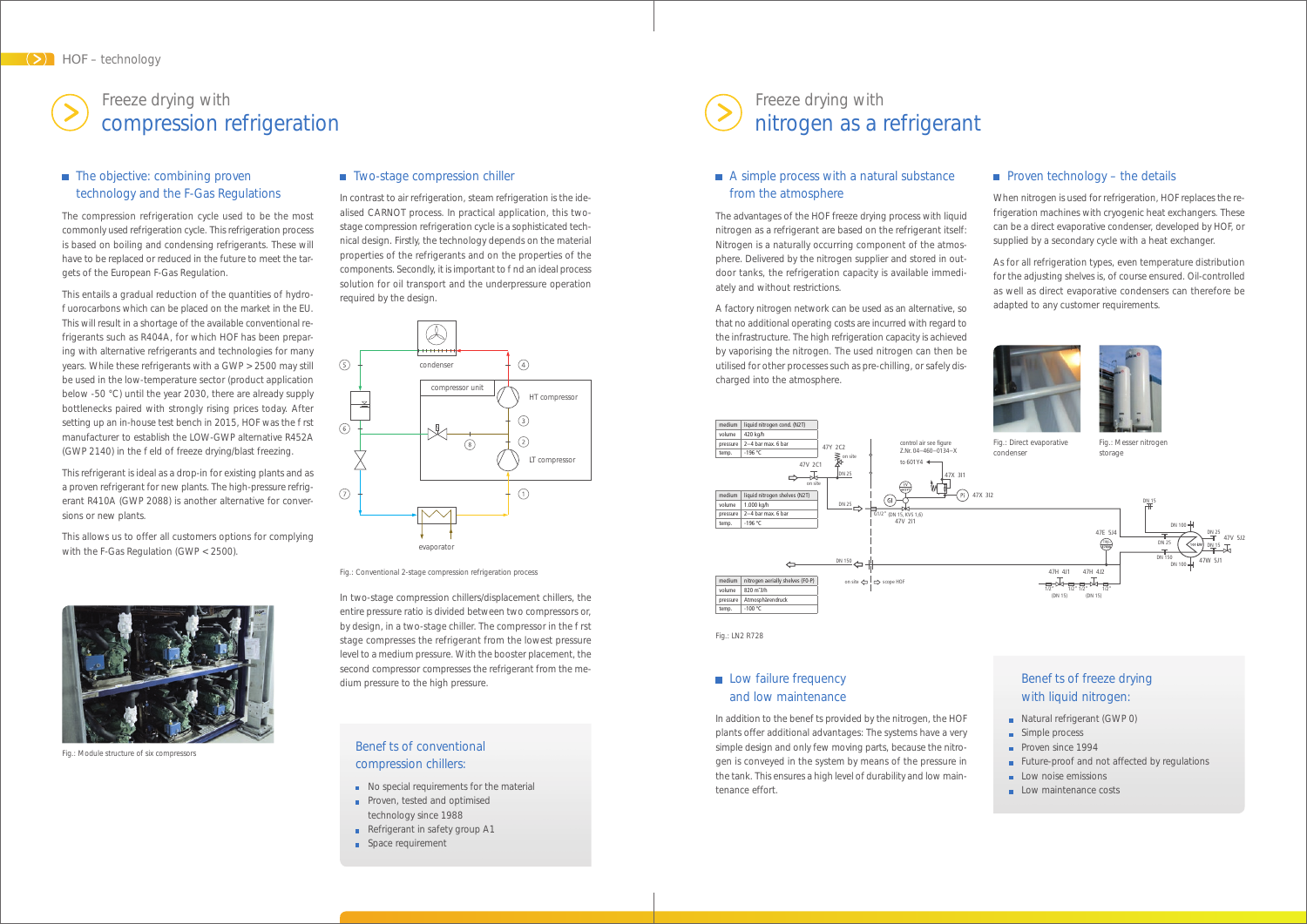The objective of the European F-Gas Regulation is to substantially reduce the use of hydro uorocarbons. In fact, HOF has been working on new processes with natural refrigerants for many years. A cascade system which uses ethane and propane was consequently established in the market far back in 2007. The cascade system consists of two separate cycles which form an individual module. To achieve redundancies or capacity increases, additional modules can be combined exibly based on customer requirements.

The cascade is another variation of the classic compression refrigeration cycle. The basic principle links several separate refrigeration systems with different refrigerants. For natural refrigerants, we use a two-stage cascade. The refrigerant ethane (R170) used in the rst stage is available for any low temperature application. In the second stage, we use the natural refrigerant propene (R2170). In addition to liquefying the ethane (R170), this stage also supplies a control stage for the adjusting-shelf cycle.

### Excellent safety based on excellent experience

Each individual module is placed in a special housing. This containment generates a hermetically sealed unit in the event of a fault. If a fault occurs, a fan removes the refrigerant atmosphere in the affected containment. The individual module can

### Bene ts of freeze drying with a natural refrigerant:

- Very low GWP 6
- $\blacksquare$  High ef ciency
- **Experience since 2007**
- **Future-proof and not affected by regulations**
- **Modular system**
- **Reliability**

### Power of innovation at the core of the company

also be disconnected from the power supply. The capacity exchange takes place in each individual module for each consuming unit. This means that the condenser as well as the adjusting shelves are implemented as oil-controlled consuming units. This special redundant design generates the product safety in the event of a fault. There is no substitute for experience – and more than 80 of individual modules implemented by HOF are proof of the know-how and pioneering spirit.



Fig.: HOF-CAR6 generation, advantages through continuous further development

With more than 30 years of experience, HOF Sonderanlagenbau GmbH has been the leading specialist in manufacturing individual freeze drying systems, loading and unloading systems, and freezing and thawing equipment for the pharmaceutical and biotechnology industries.

At our company sites in Lohra and Mornshausen near Marburg, highly motivated and highly quali ed employees work on our own production area with approximately 13,500 square meters. Our exible service team looks after the HOF systems and their users, maintaining close contact with customers in Germany and abroad.

### **Ensuring future success**

Quality and reliability are the crucial parameters for the success of a company in the eld of pharmaceuticals and biotechnology. This is guaranteed by the use of specialpurpose systems from HOF – not in the least because the system technology of the company is developed to meet future requirements.



#### ■ Successful launch of HOF-CAR6 in 2007

HOF knows only one answer to its customers' constantly changing new requirements: innovation! The company is characterised by its striving for new, better solutions, always from the customers' perspective. The power of innovation at HOF is crucial to the success of its customers.

### $\blacksquare$  Top quality in all steps...

… has been a hallmark of the company specialising in individual solutions since its foundation: from concept design and fully developed planning to the conscientious manufacturing of reliable, customised systems.







# Into a successful future with knowledge and power of innovation

### Relying on knowledge and experience

# Freeze drying based on hydrocarbons as natural refrigerants

### ■ Compression chiller as a cascade

### HOF systems are always an excellent

investment in the future.